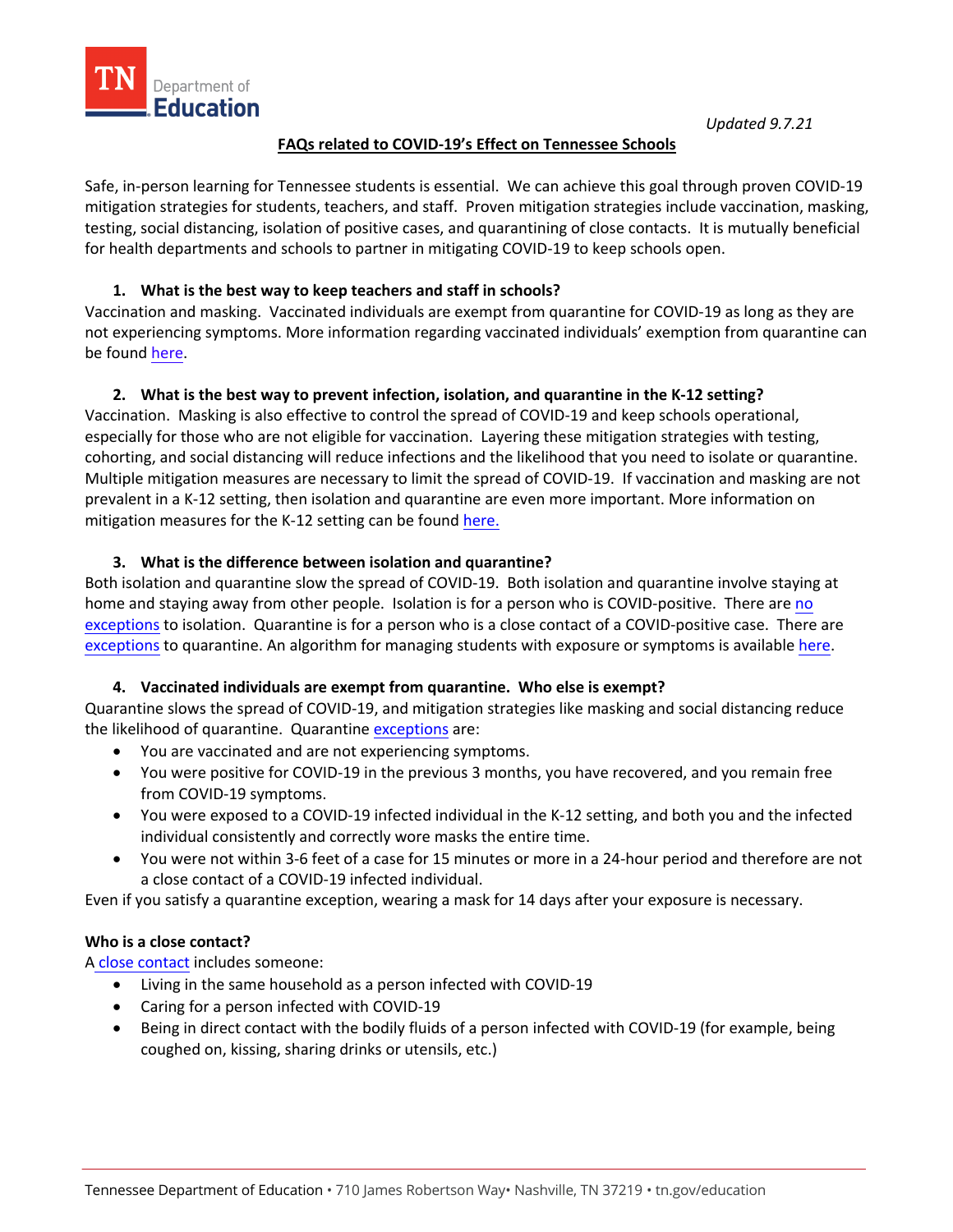

#### *Updated 9.7.21*

In the K-12 setting, the close contact definition excludes someone exposed to COVID-19 if both the infected individual and the exposed individual correctly and consistently wore well-fitting masks the entire time. Outside of the K-12 setting, close contacts are individuals who have been within 6 feet of a person infected with COVID-19 for at least 15 minutes (either consecutive or cumulative) within 24 hours. However, this general guidance depends on the exposure level and setting. The decision on who constitutes a close contact is made by the local health department after its investigation. Schools should [structure classrooms](https://www.cdc.gov/coronavirus/2019-ncov/community/schools-childcare/k-12-guidance.html) to facilitate distancing and should consider assigned seating and cohorting classes to minimize crossover among children and adults and aid in identification of close contacts of infected individuals.

# **5. If there is a positive COVID case in school and all close-contact children were properly masked, do the close-contact children need to quarantine?**

No, as long as the infected individual was also correctly and consistently wearing a well-fitting face mask. Additionally, fully vaccinated close contacts are not required to quarantine if they do not have symptoms after exposure to COVID-19. Fully vaccinated close contacts should wear a mask indoors in public for 14 days following exposure.

**6. If there is a positive COVID case and any one of the close-contact children is not properly masked, but the other(s) is/are, do the other children need to quarantine?**

If the COVID-positive child is properly masked, then only unmasked close-contact children need to quarantine. If the COVID-positive child is not properly masked, then all close-contact children need to quarantine. Again, fully vaccinated close contacts are not required to quarantine if they do not have symptoms after exposure to COVID-19. Fully vaccinated close contacts should wear a mask indoors in public for 14 days following exposure.

## **7. What effect does not isolating positive cases or quarantining non-exempt close contacts have?**

Continued and increased community spread of COVID-19, which continues to drive hospitalizations and deaths, particularly among vulnerable populations. Likewise, the need to practice mitigation measures will be prolonged. Finally, sustained levels of community spread further disrupt academic achievement.

## **8. What is involved in contact tracing?**

All COVID cases must be fully investigated, and their contacts identified. This is the only way that appropriate decisions about isolation and quarantine can be made, and these decisions are critical for stopping the spread of the disease.

Ultimately it is the health department's responsibility to ensure that this occurs. However, the cooperation of schools can make this much more efficient and effective, and the more they coordinate with their local health department, the easier the process will be for everyone involved.

Every school should have a formal, mutually agreed upon arrangement with their local health department, to ensure that there are clear, well-defined roles for the contact tracing plan. This requires that schools and health departments have a meeting BEFORE crises occur. Optimally, for maximum efficiency and effectiveness, schools will provide any information that will help to identify contacts of a case (e.g. class rosters, seating charts, schedules, sport team lists, or other information pertinent to a particular person or grade). The agreement between the school and local health department will then dictate who is responsible for determining who had close exposures based on this information (e.g. sometimes this is quite clear, other times it will involve interviews with staff or students, etc.). A list of "close contacts" should be created. Then, each of those people/families should be contacted and given appropriate instructions. In some cases schools will choose to do